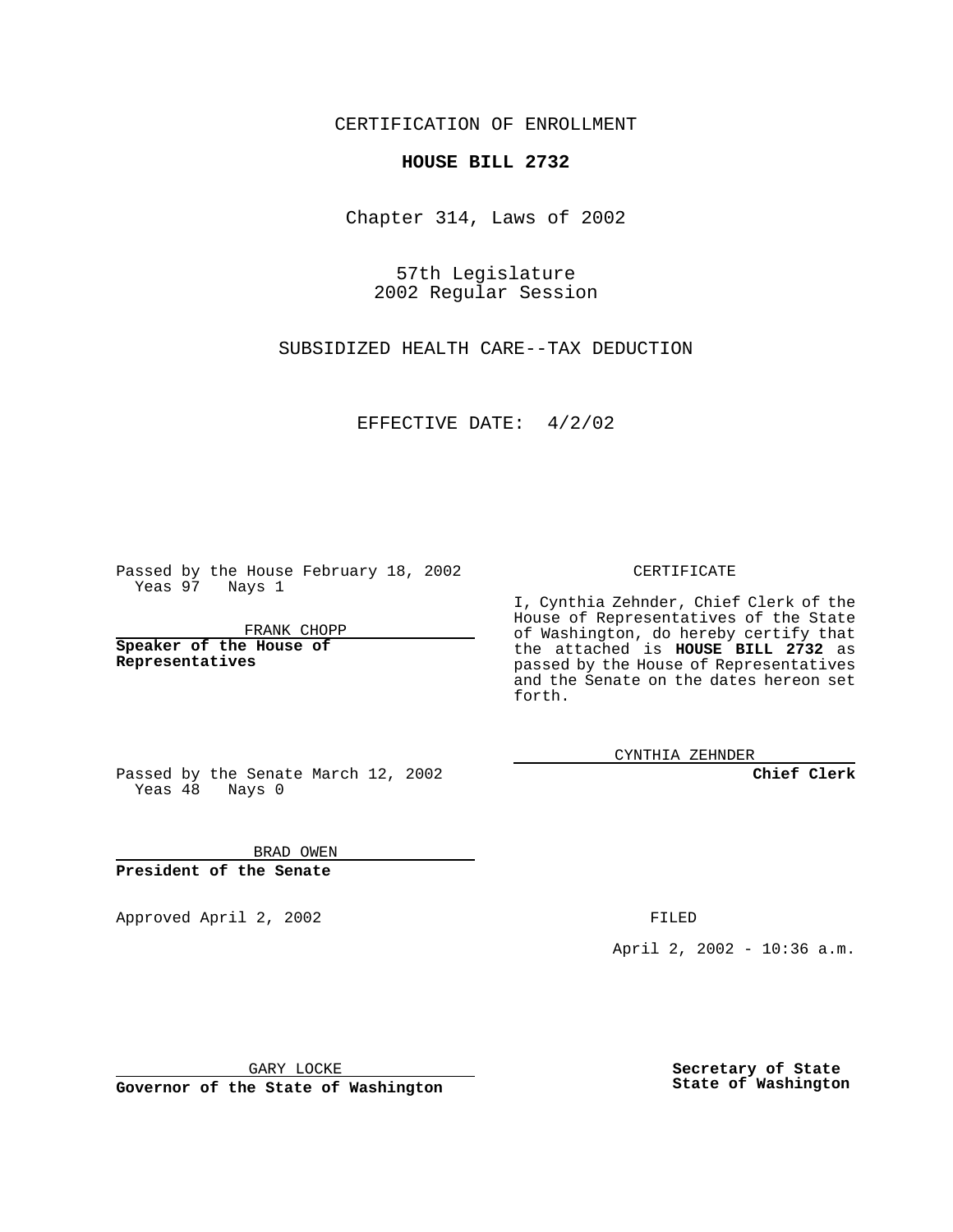## **HOUSE BILL 2732** \_\_\_\_\_\_\_\_\_\_\_\_\_\_\_\_\_\_\_\_\_\_\_\_\_\_\_\_\_\_\_\_\_\_\_\_\_\_\_\_\_\_\_\_\_\_\_

\_\_\_\_\_\_\_\_\_\_\_\_\_\_\_\_\_\_\_\_\_\_\_\_\_\_\_\_\_\_\_\_\_\_\_\_\_\_\_\_\_\_\_\_\_\_\_

Passed Legislature - 2002 Regular Session

## **State of Washington 57th Legislature 2002 Regular Session**

**By** Representatives Gombosky, Cairnes, Berkey, Nixon, Morris, Armstrong, Esser, Fromhold, Ogden, Conway, Hunt, Van Luven, Veloria, Romero, Reardon, Edwards, Chase, Morell, Santos, Kenney and Wood

Read first time 01/25/2002. Referred to Committee on Finance.

 AN ACT Relating to the tax treatment of revenue from federal or state subsidized health care; amending RCW 82.04.4297; adding a new section to chapter 82.04 RCW; creating new sections; and declaring an emergency.

BE IT ENACTED BY THE LEGISLATURE OF THE STATE OF WASHINGTON:

 NEW SECTION. **Sec. 1.** The legislature finds that the provision of health services to those people who receive federal or state subsidized health care benefits by reason of age, disability, or lack of income is a recognized, necessary, and vital governmental function. As a result, the legislature finds that it would be inconsistent with that governmental function to tax amounts received by a public hospital or nonprofit hospital qualifying as a health and social welfare organization, when the amounts are paid under a health service program subsidized by federal or state government. Further, the tax status of these amounts should not depend on whether the amounts are received directly from the qualifying program or through a managed health care organization under contract to manage benefits for a qualifying program. Therefore, the legislature adopts this act to provide a clear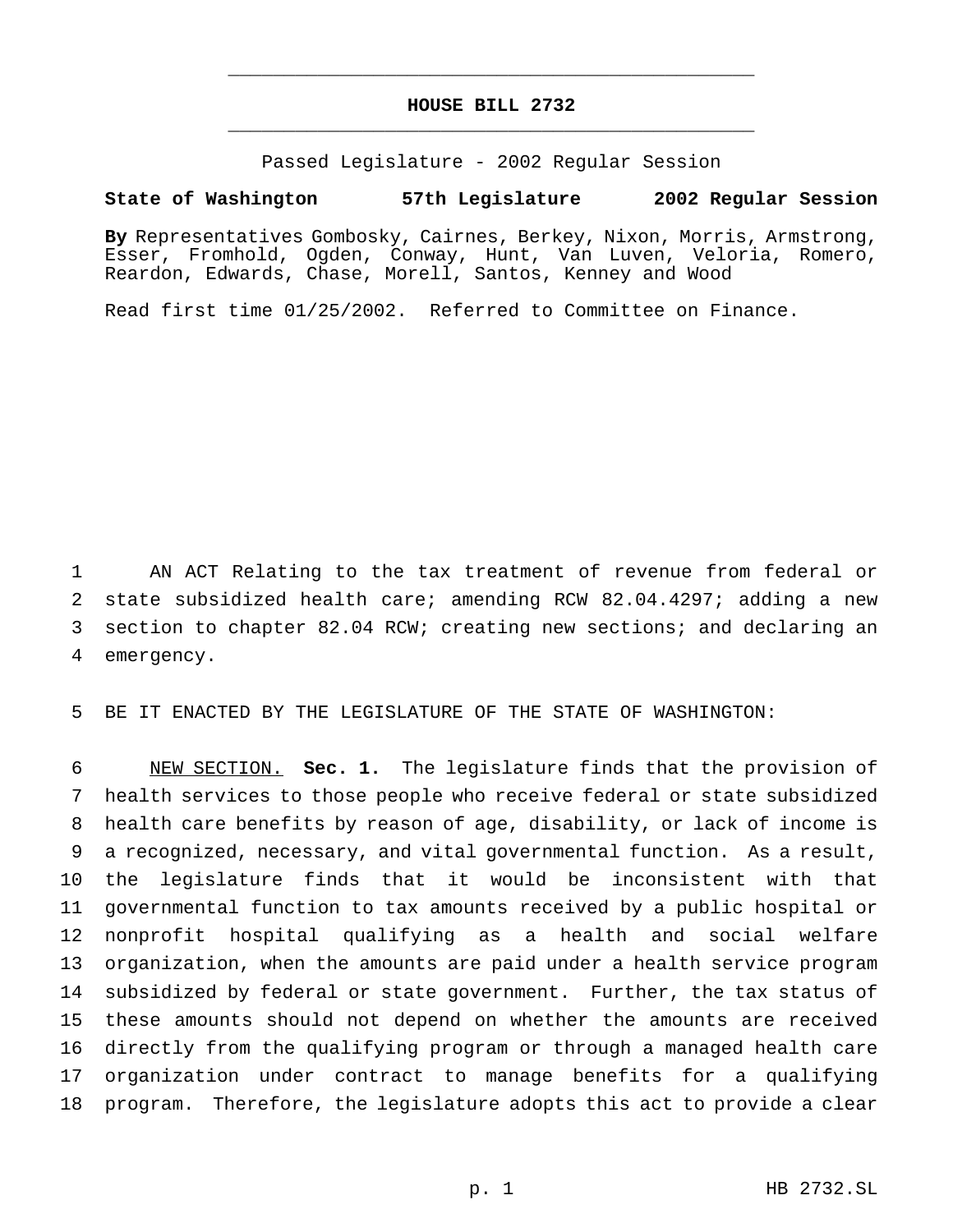and understandable deduction for these amounts, and to provide refunds for taxes paid as specified in section 4 of this act.

 NEW SECTION. **Sec. 2.** A new section is added to chapter 82.04 RCW to read as follows:

 A public hospital that is owned by a municipal corporation or political subdivision, or a nonprofit hospital that qualifies as a health and social welfare organization as defined in RCW 82.04.431, may deduct from the measure of tax amounts received as compensation for health care services covered under the federal medicare program authorized under Title XVIII of the federal social security act; medical assistance, children's health, or other program under chapter 12 74.09 RCW; or for the state of Washington basic health plan under chapter 70.47 RCW. The deduction authorized by this section does not apply to amounts received from patient copayments or patient deductibles.

 **Sec. 3.** RCW 82.04.4297 and 2001 2nd sp.s. c 23 s 2 are each amended to read as follows:

 In computing tax there may be deducted from the measure of tax amounts received from the United States or any instrumentality thereof or from the state of Washington or any municipal corporation or political subdivision thereof as compensation for, or to support, health or social welfare services rendered by a health or social welfare organization or by a municipal corporation or political subdivision, except deductions are not allowed under this section for 25 amounts that are received under an employee benefit plan. ((For purposes of this section, "amounts received from" includes amounts 27 received by a health or social welfare organization that is a nonprofit hospital or public hospital from a managed care organization or other 29 entity that is under contract to manage health care benefits for the federal medicare program authorized under Title XVIII of the federal social security act; for a medical assistance, children's health, or 32 other program authorized under chapter 74.09 RCW; or for the state of Washington basic health plan authorized under chapter 70.47 RCW, to the extent that these amounts are received as compensation for health care 35 services within the scope of benefits covered by the pertinent 36 government health care program.))